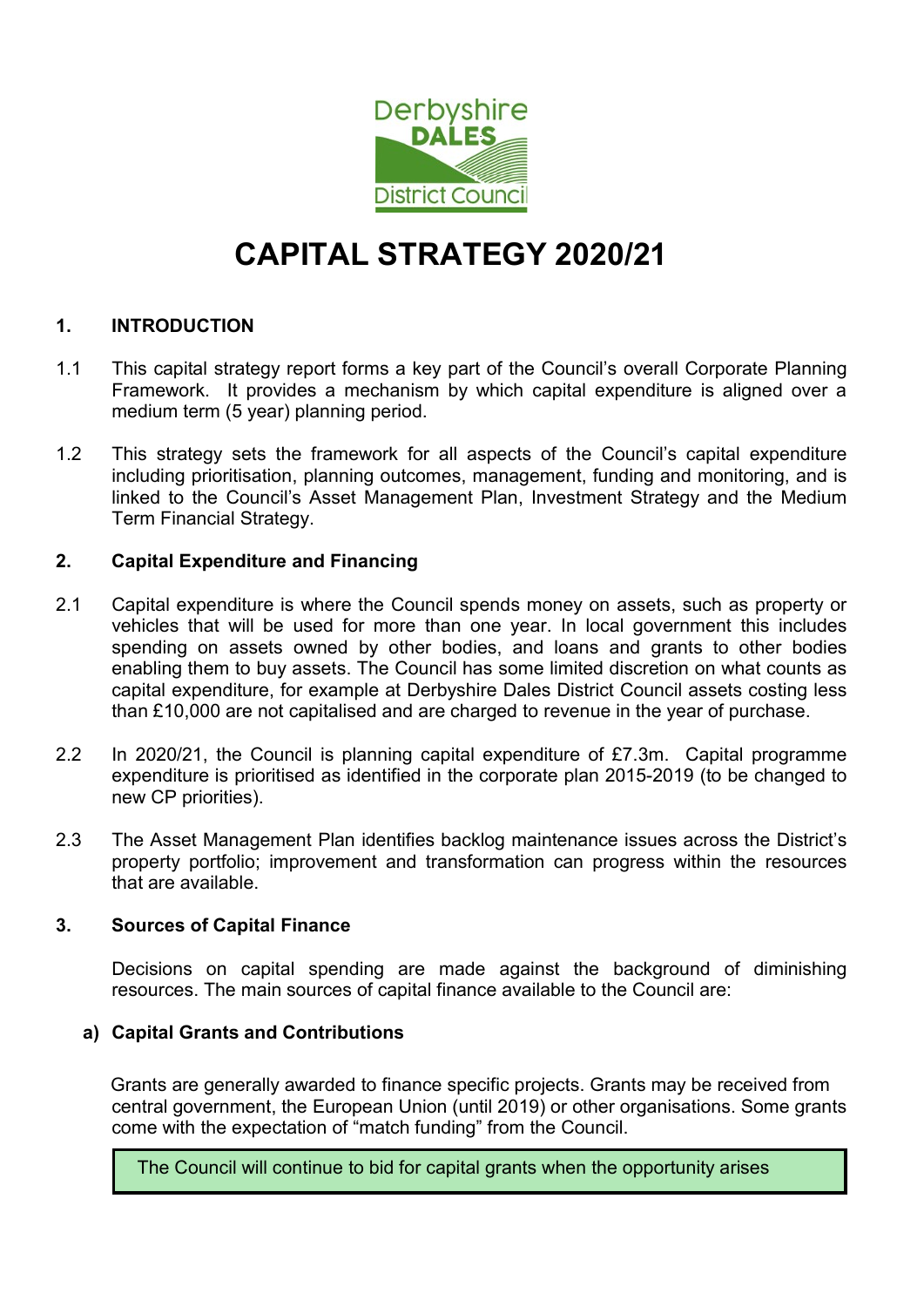Developer contributions, usually derived from Section 106 agreements, are awarded to mitigate the impact of developments on communities. These contributions are usually earmarked for specific purposes in planning agreements and often relate to infrastructure projects or affordable housing schemes.

The Council will continue to seek section 106 contributions when appropriate.

Another type of developer contribution is the Community Infrastructure Levy. The Community Infrastructure Levy is a planning charge, introduced by the Planning Act 2008 as a tool for local authorities in England and Wales to help deliver infrastructure to support the development of their area. Development may be liable for a charge under the Community Infrastructure Levy (CIL), if the local planning authority has chosen to set a charge in its area. Derbyshire Dales District Council has suspended preparatory work on the Derbyshire Dales Community Infrastructure Levy. The financial viability of development across the plan area will be continually monitored and in the event that evidence suggests that the introduction of the Community Infrastructure Levy will not have an adverse effect upon economic viability, work will be re-commenced on the introduction of a Derbyshire Dales Community Infrastructure Levy. A Developer Contributions Supplementary Planning Document has recently been approved.

Officers will monitor the financial viability of development across the District to determine whether to introduce a Community Infrastructure Levy.

The Council is committed to working with partners (e.g. housing associations) to provide assets. Various mechanisms provide opportunities to enhance the Council's investment potential with support and contributions from other organisations and partners. These may be through match funding, joint funding etc.

A report to Council in December 2018 pointed out that the funding environment is changing dramatically and new approaches need to be explored

The Council will continue to seek private sector investment. Should opportunities arise, officers will explore new approaches for capital contributions, such as joint ventures, and will prepare reports for Members' consideration.

# b) Capital Receipts

Capital receipts are derived from the sales of assets. At Derbyshire Dales District Council this includes a share of receipts from the sale of former council houses, negotiated as part of the stock transfer in 2002, known as the Right to Buy Sharing Agreement. As the Council reviewed its assets some years ago, and disposed of surplus assets at that time, the scope for future capital receipts, other than those under the Right to Buy Sharing Agreement, is limited.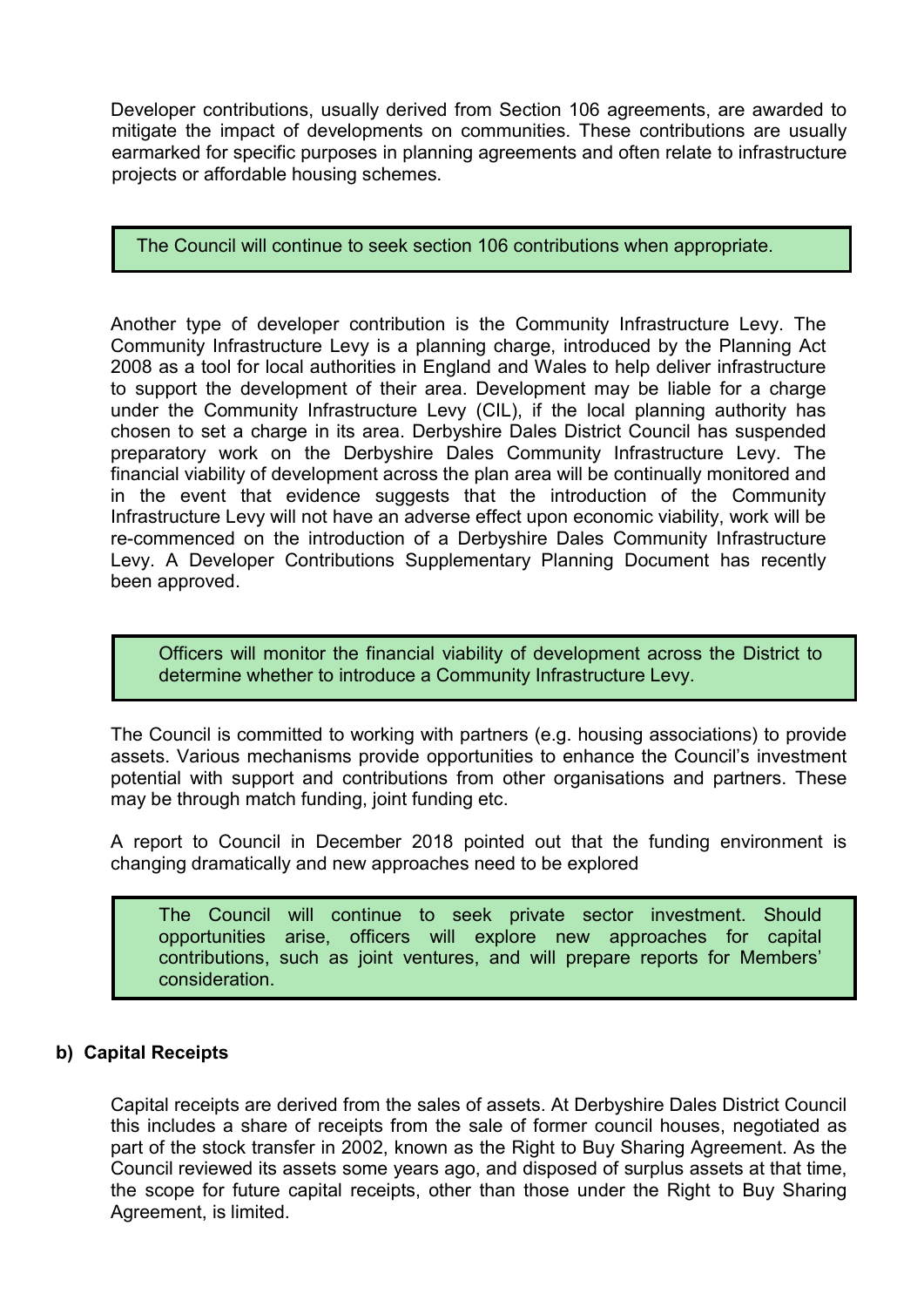Sometimes a third party will approach the Council with a request to purchase a particular asset, usually land. Each of these opportunities will be explored to identify whether it is in the Council's best interests to agree to a disposal, which would generate a capital receipt.

Subject to Members' approval, the Council will dispose of surplus capital assets to generate capital receipts where there is a sound business case taking into account issues such as financial implications (revenue and capital) and service delivery.

#### c) Prudential Borrowing

The Council's capital investment falls within, and needs to comply with, the "Prudential Code for Capital Finance in Local Authorities" (The Code). Under the Code local authorities are allowed to set their own limits on the amount that may be borrowed to finance capital expenditure, provided that it is, and can be shown to be, prudent, affordable and sustainable. This method of financing capital expenditure is called "prudential borrowing".

In order for borrowing to be prudent, affordable and sustainable, there must be an identifiable, long-term source of revenue funding for the associated revenue (debt financing) costs. In some cases this will come from revenue savings or additional income arising directly from the capital scheme. For example, building a new car park could generate income through charges. In other cases, there will be no direct additional income or cost saving (but the scheme meets a corporate priority) so the Council will need to ensure that the cost of borrowing will be affordable to the Council's revenue account in the long term.

There could be circumstances where the Council will consider borrowing to then provide loans to other organisations, such as for economic development. This is treated as capital expenditure and funded through borrowing. Officers will explore such schemes and seek Council approval.

The Council is required to make provision for the principal repayment of borrowing; this is known as a Minimum Revenue Provision (MRP). The Council has to prepare an annual statement of its policy on making MRP, and this is reported to Council for approval (elsewhere on this agenda).

In future years, new borrowing could be a realistic way of funding capital expenditure. However, in order to meet the Prudential Code, the Council would have to identify sustainable income streams or re-examine its revenue spending priorities in order to generate sufficient revenue capacity to make new borrowing affordable.

Prudential borrowing will be considered as a method of capital financing provided that it is, and can be shown to be, prudent, affordable and sustainable.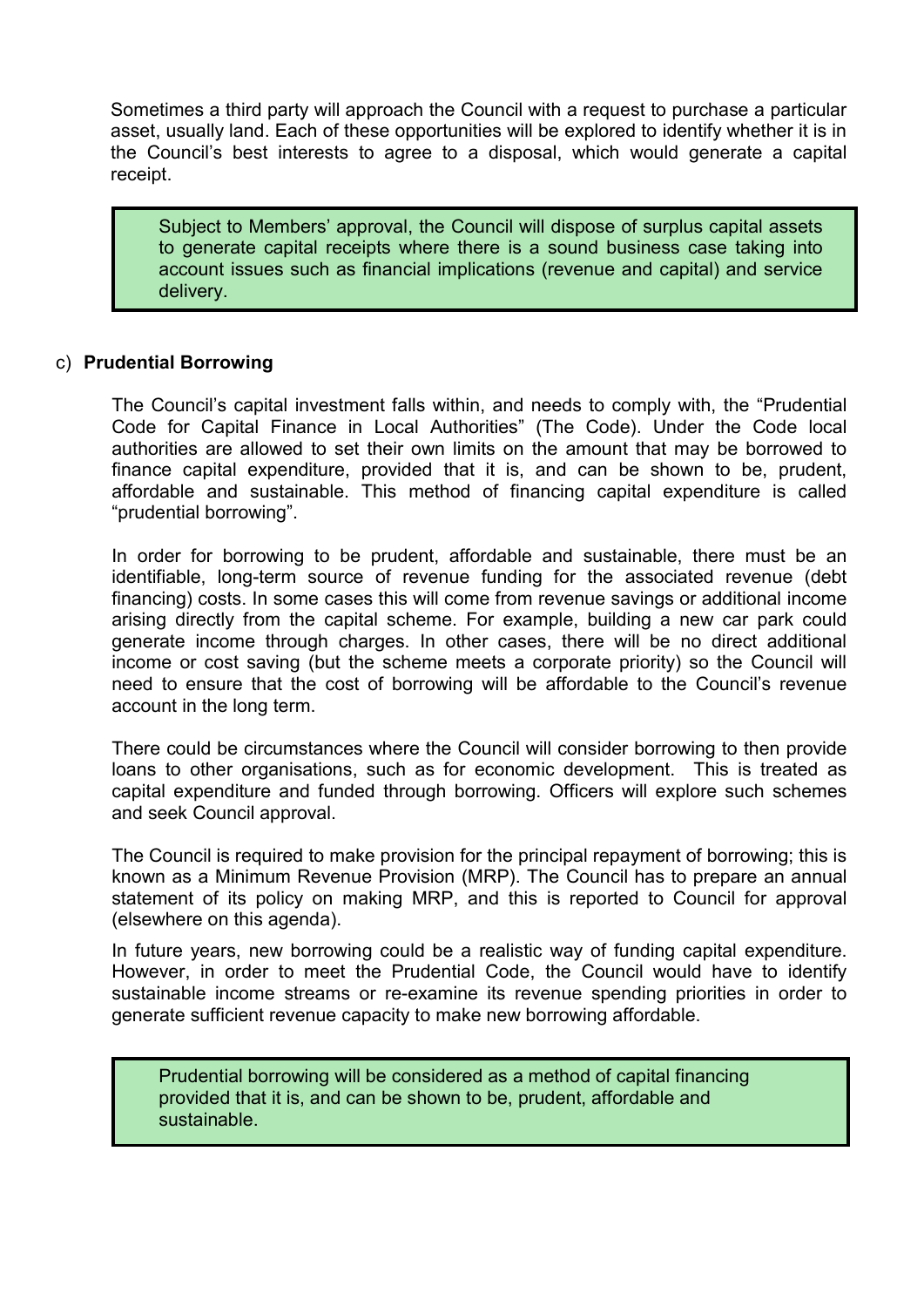### d) Revenue Contributions to Strategic Reserves

The Council has, in previous years and in the 2020/21 budget, made contributions to strategic reserves to provide capital funding. Such reserves include the Capital Programme Reserve, the Vehicle Renewals Reserve and the ICT Reserve. Until recently, such transfers to reserves have generally taken place when a revenue account underspend has been identified, rather than as part of a planned financial strategy. The 2020/21 budget includes £150,000 transfer to the Vehicle Renewals Reserve to fund future vehicle replacements. The Medium Term Financial Plan assumes that this will continue.

In order to provide a source of capital finance, especially for the life cycle (replacement) costs of certain key assets that have a limited life expectancy (such as vehicles and play equipment), the Council's Medium Term Financial Strategy includes the following statements:

- I. the MTFP and future revenue budgets should include annual revenue contributions to capital reserves provided that they are affordable;
- II. Any under-spending on the revenue account will be transferred to strategic reserves used to finance the Capital Programme or "Invest To Save" Initiatives.

Strategic capital reserves will be used as a method of financing, subject to availability, and (for some reserves) the relevant purpose.

#### e) Leasing

Due to a change in Accounting for Leases (IFRS16) all Leases both operating and finance leases from 1<sup>st</sup> April 2020 will be bought on to the balance sheet as a right of use asset if the asset has a lease term of greater than 12 months and is valued at greater than £5,000.

At the present time, leases are not recommended as a source of future capital funding unless there are exceptional circumstances. This is because other sources of finance usually offer greater benefits, especially in terms of cost.

Finance leases will not be considered as a method of future capital financing unless there are exceptional circumstances and they can be shown to be cost effective (compared to other methods of finance that might be available), prudent, affordable and sustainable.

### 3.2 Capital Funding Strategy

The capital funding strategy is intended to set out the order that financing will be utilised. Financing will be allocated in the following order:

1. Capital grants and contributions that are linked directly to a specific capital project e.g. a HCA grant or Disabled Facilities Grants. These will be fully allocated to the relevant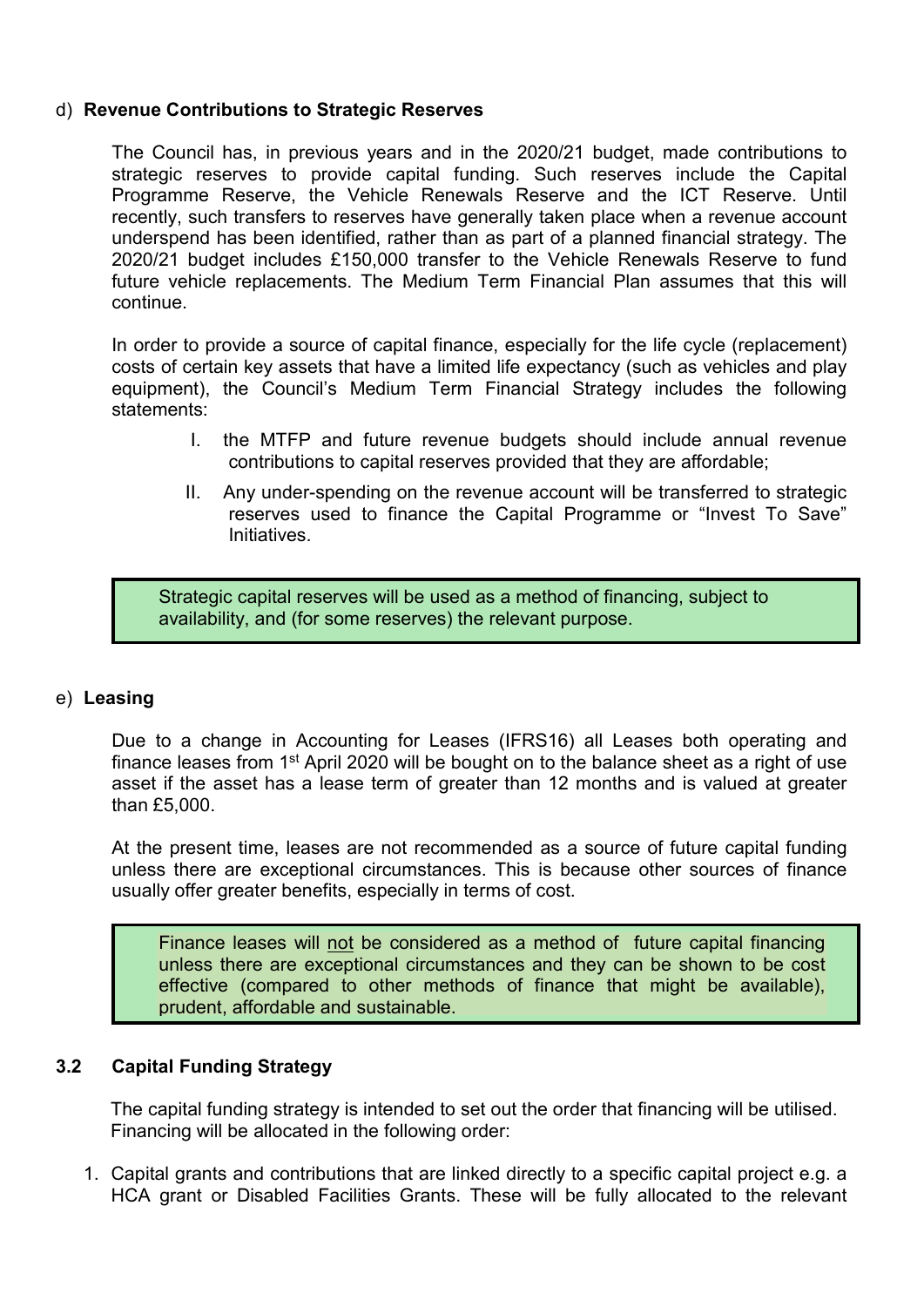project. Projects funded by external grants and contributions will not commence until such funding is definitely secured.

- 2. Capital receipts that are linked directly to a specific capital project e.g. the proceeds from the sale of an asset that will be used as financing for its replacement. Projects funded by capital receipts will not commence until such funding is definitely secured.
- 3. Capital grants and contributions that are not linked to a particular project but are for a particular purpose e.g. Section 106 agreements for affordable housing - these will be used as funding for projects that meet the specified purpose ahead of other funding sources. Schemes funded by external grants and contributions will not commence until such funding is definitely secured.
- 4. Transfers from strategic reserves these will be used to fund capital expenditure subject to availability, and (for some reserves) the relevant purpose.
- 5. Capital receipts not directly linked to a particular project, where expenditure is within rules set down by the Government. Schemes funded by capital receipts will not commence until such funding is definitely secured.
- 6. Self-funded borrowing where the capital investment itself will produce revenue savings or additional income, which is sufficient to cover the cost of borrowing to fund the investment.
- 7. Prudential Borrowing will be used to fund capital investment if the cost of the borrowing is affordable within the overall General Fund revenue projections. This will be funding source of last resort.

## 4. Governance of the Programme

- 4.1 The Council's Capital Programme is prepared annually in March by the Head of Resources in consultation with the Corporate Leadership Team, and reported to full Council for approval. The programme sets out the capital projects that will take place in the forthcoming financial year and the projects that are forecast for the following four financial years. The capital programme is updated in May (to reflect the outturn of the previous financial year and any slippage, as well as adding any new bids) and in October/November (reflecting progress on projects and adding any new bids).
- 4.2 Where expenditure is required or anticipated which has not been included in the Capital Programme, then a revision to the Capital Programme is required before that spending can proceed. Revisions to the Capital Programme must be approved firstly by the Corporate Leadership Team, then by Council. For projects over £25,000, or those of a political nature, a report is required to the relevant policy committee before the project is reported to Council. Revisions to the Capital Programme will generally be taken to Council only in June and October/November each year, unless there are exceptional circumstances.
- 4.3 All projects within the programme will be financed in accordance with the funding strategy set out above. Within the available resources, bids for new capital projects are evaluated and prioritised by the Corporate Leadership Team prior to seeking Committee / Council approval.
- 4.4 Bids for inclusion are supported by business cases, which must demonstrate that the project provides an effective and value for money solution, and that all possible sources